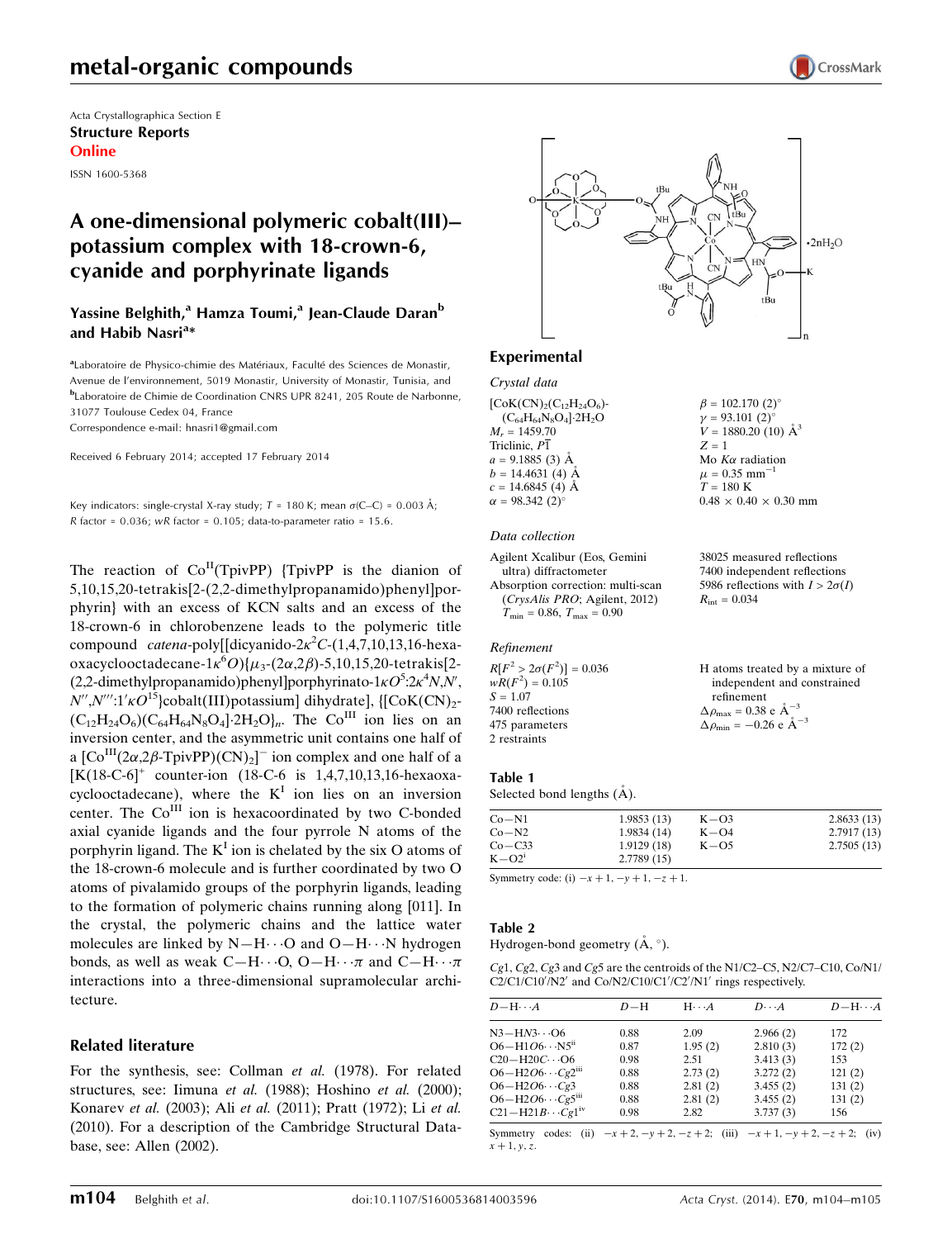Data collection: CrysAlis PRO (Agilent, 2012); cell refinement: CrysAlis PRO; data reduction: CrysAlis PRO; program(s) used to solve structure: SIR2004 (Burla et al., 2005); program(s) used to refine structure: SHELXL97 (Sheldrick, 2008); molecular graphics: ORTEPIII (Burnett & Johnson, 1996) and ORTEP-3 for Windows (Farrugia, 2012); software used to prepare material for publication: WinGX (Farrugia, 2012).

The authors gratefully acknowledge financial support from the Ministry of Higher Education and Scientific Research of Tunisia.

Supporting information for this paper is available from the IUCr electronic archives (Reference: XU5770).

#### References

Agilent (2012). CrysAlis PRO[. Agilent Technologies Ltd, Yarnton, England.](https://scripts.iucr.org/cgi-bin/cr.cgi?rm=pdfbb&cnor=xu5770&bbid=BB1)

- [Ali, B. B., Belkhiria, M. S., Giorgi, M. & Nasri, H. \(2011\).](https://scripts.iucr.org/cgi-bin/cr.cgi?rm=pdfbb&cnor=xu5770&bbid=BB2) Open J. Inorg. Chem. 1[, 39–46.](https://scripts.iucr.org/cgi-bin/cr.cgi?rm=pdfbb&cnor=xu5770&bbid=BB2)
- [Allen, F. H. \(2002\).](https://scripts.iucr.org/cgi-bin/cr.cgi?rm=pdfbb&cnor=xu5770&bbid=BB3) Acta Cryst. B58, 380–388.
- [Burla, M. C., Caliandro, R., Camalli, M., Carrozzini, B., Cascarano, G. L., De](https://scripts.iucr.org/cgi-bin/cr.cgi?rm=pdfbb&cnor=xu5770&bbid=BB4) [Caro, L., Giacovazzo, C., Polidori, G. & Spagna, R. \(2005\).](https://scripts.iucr.org/cgi-bin/cr.cgi?rm=pdfbb&cnor=xu5770&bbid=BB4) J. Appl. Cryst. 38, [381–388.](https://scripts.iucr.org/cgi-bin/cr.cgi?rm=pdfbb&cnor=xu5770&bbid=BB4)
- [Burnett, M. N. & Johnson, C. K. \(1996\).](https://scripts.iucr.org/cgi-bin/cr.cgi?rm=pdfbb&cnor=xu5770&bbid=BB5) ORTEPIII. Report ORNL-6895. Oak [Ridge National Laboratory, Tennessee, USA.](https://scripts.iucr.org/cgi-bin/cr.cgi?rm=pdfbb&cnor=xu5770&bbid=BB5)
- [Collman, J. P., Brauman, J. I., Doxsee, K. M., Halbert, T. R., Hayes, S. E. &](https://scripts.iucr.org/cgi-bin/cr.cgi?rm=pdfbb&cnor=xu5770&bbid=BB6) [Suslick, K. S. \(1978\).](https://scripts.iucr.org/cgi-bin/cr.cgi?rm=pdfbb&cnor=xu5770&bbid=BB6) J. Am. Chem. Soc. 100, 2761–2766.
- [Farrugia, L. J. \(2012\).](https://scripts.iucr.org/cgi-bin/cr.cgi?rm=pdfbb&cnor=xu5770&bbid=BB7) J. Appl. Cryst. 45, 849–854.
- [Hoshino, M., Sonoki, H., Miyazaki, Y., Iimura, Y. & Yamamoto, K. \(2000\).](https://scripts.iucr.org/cgi-bin/cr.cgi?rm=pdfbb&cnor=xu5770&bbid=BB8) [Inorg. Chem.](https://scripts.iucr.org/cgi-bin/cr.cgi?rm=pdfbb&cnor=xu5770&bbid=BB8) 39, 4850–4857. [Iimuna, Y., Sakurai, T. & Yamamoto, K. \(1988\).](https://scripts.iucr.org/cgi-bin/cr.cgi?rm=pdfbb&cnor=xu5770&bbid=BB9) Bull. Chem. Soc. Jpn, 61, 821–
- [826.](https://scripts.iucr.org/cgi-bin/cr.cgi?rm=pdfbb&cnor=xu5770&bbid=BB9)
- [Konarev, D., Khasanov, S. S., Saito, G., Lybovskaya, R. N., Yoshida, Y. &](https://scripts.iucr.org/cgi-bin/cr.cgi?rm=pdfbb&cnor=xu5770&bbid=BB10) [Otsuka, A. \(2003\).](https://scripts.iucr.org/cgi-bin/cr.cgi?rm=pdfbb&cnor=xu5770&bbid=BB10) Chem. Eur. J. 9, 3837–3848.
- [Li, J., Noll, B. C., Oliver, A. G., Ferraudi, G., Lappin, A. G. & Scheidt, W. R.](https://scripts.iucr.org/cgi-bin/cr.cgi?rm=pdfbb&cnor=xu5770&bbid=BB11) (2010). [Inorg. Chem](https://scripts.iucr.org/cgi-bin/cr.cgi?rm=pdfbb&cnor=xu5770&bbid=BB11). 49, 2398–2406.
- Pratt, J. M. (1972). [Inorganic Chemistry of Vitamine B12](https://scripts.iucr.org/cgi-bin/cr.cgi?rm=pdfbb&cnor=xu5770&bbid=BB12), pp. 250–251. London: [Academic Press.](https://scripts.iucr.org/cgi-bin/cr.cgi?rm=pdfbb&cnor=xu5770&bbid=BB12)
- [Sheldrick, G. M. \(2008\).](https://scripts.iucr.org/cgi-bin/cr.cgi?rm=pdfbb&cnor=xu5770&bbid=BB13) Acta Cryst. A64, 112–122.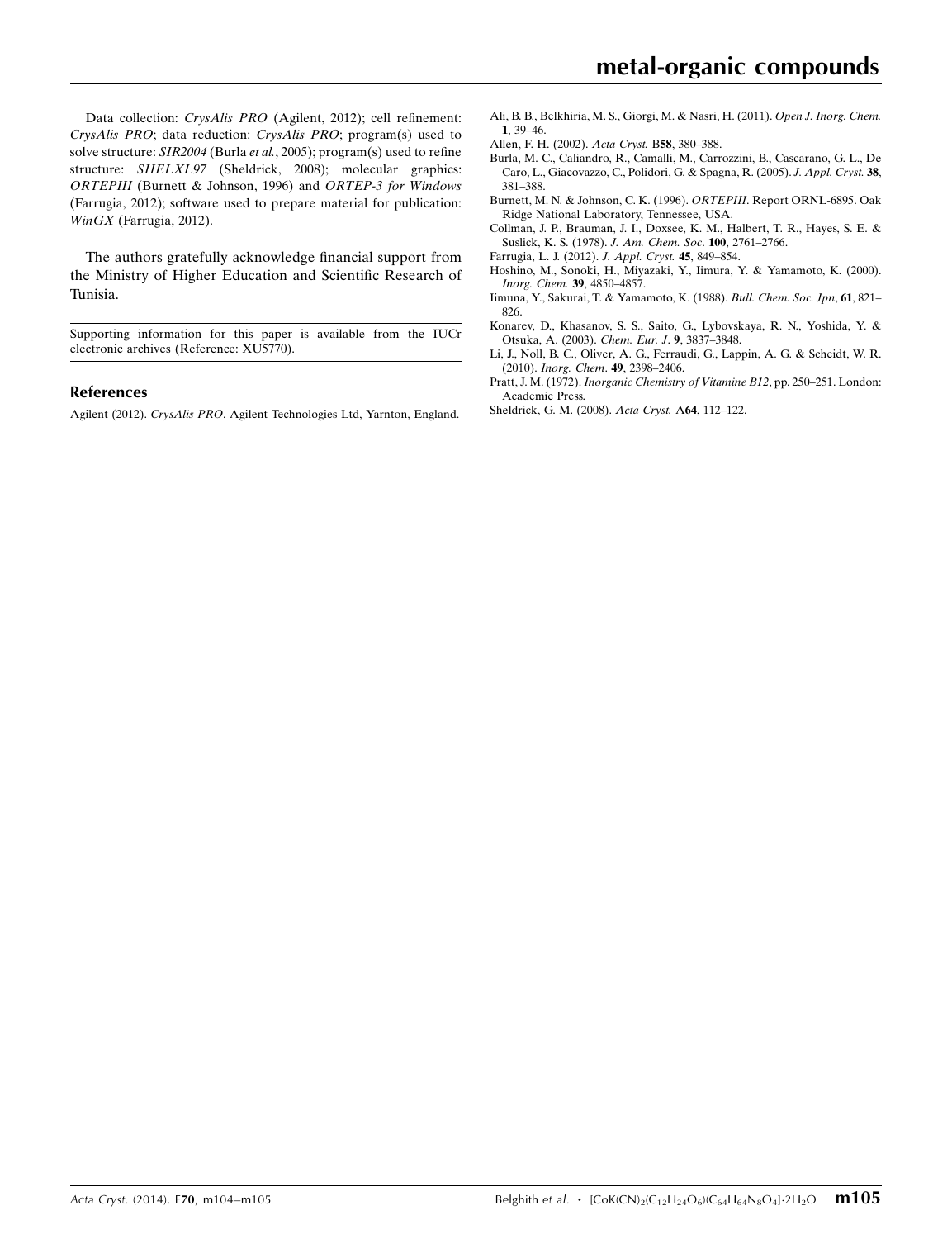# **supporting information**

## *Acta Cryst.* (2014). E**70**, m104–m105 [doi:10.1107/S1600536814003596]

# **A one-dimensional polymeric cobalt(III)–potassium complex with 18-crown-6, cyanide and porphyrinate ligands**

# **Yassine Belghith, Hamza Toumi, Jean-Claude Daran and Habib Nasri**

## **S1. Comment**

In the Cambridge Structural Database (CSD, Version 5.35; Allen, 2002) there are more than ninety structures of cyanometalloporphyrins. This large number of structures reflects the importance of this type of compounds. Nevertheless, only one structure of cyano-porphyrin species with a cobalt as central ion is known (Hoshino *et al.*., 2000). The cyano-cobalt porphyrin derivatives are good model for the B12 vitamin called cobalamin, which is a cobalt porphyrin-like protein responsible, inter alia, of the formation of blood.

We reports herein the crystal structure of the poly $[(1,4,7,10,13,16$ -hexaoxacyclooctadecane)potassium(+)(dicyano) (2*α*,2*β*-5,10,15,20-tetrakis[2-(2,2-dimethylpropanamido)-phenyl]porphyrinato-*κ*<sup>4</sup> N,N′,N′′,N′′′)cobaltate(III) dihydrate] with formula  $\{[K(18-C-6)][\text{Co}^{III}(2\alpha,2\beta-\text{TpivPP})(CN)_2].2H_2O\}_n$ .

In this complex, the cobalt is coordinated to the four N atoms of the porphyrin ring and the carbons of the two trans cyano axial ligands (Fig. 1).

It has been noticed that there is a relationship between the ruffling of the porphyrinato core and the mean equatorial Co —Np distance; the porphyrinato core is ruffled as the Co—Np distance decreases (Iimuna *et al.*, 1988). Indeed, for the very ruffled structure  $[Co<sup>T</sup>(TP)]$  (Konarev *et al.*, 2003) the Co—N<sub>p</sub> bond length value is 1.923 (4) Å while the practically planar porphyrin core of the ion complex  $[Co^{III}(OEP)(NO<sub>2</sub>)<sub>2</sub>]$  (OEP is the dianion of the octaethylporphyrin; Ali *et al.*, 2011) presents a Co—N<sub>p</sub> distance of 1.988 (2) Å. Therefore, the Co—N<sub>p</sub> bond length in the title complex [1.9844 (14) Å] is normal for a cobalt planar porphyrin species. It is noteworthy that the related dicyano-cobalt(III) derivative

 $\{[K(18-C-6)H_2O]_2[(CN)_2Co^{III}(TPP)]\}[(CN)_2Co^{III}(TPP)].C_7H_8$  (Hoshino *et al.*, 2000) exhibits a very short Co-N<sub>p</sub> distance [1.93 (1) Å] which is in accordance with a very ruffled porphyrin core.

The Co—C(cyano) bond length value [1.9129 (18) Å] is very close to that of vitamin B12 (1.92 Å) (Pratt, 1972). This distances is slightly shorter compared to those of the related dicyano-cobalt species mentioned above  $[Co-C(CN)$  = 1.98 (2) Å and 1.94 (2) Å].

The potassium anion is coordinated to the six oxygen atoms of the 18-crown-6 where the K—O bond length values are in the range  $[2.7505 (13)$  Å - 2.8633 (13) Å]. This cation is also linked to the oxygen O2 of one pivalamido group of the 2*α*,2*β*-TpivPP porphyrin with a K\_\_O2 distance of 2.7789 (15) Å leading to a 1D coordination polymer. One water molecule is linked to the nitrogen atom (N3) of one pivalamido group and the nitrogen N5 of the cyano axial ligand via the two intramolecular hydrogen bonds N3-HN3 $\cdot\cdot\cdot$ O6 [2.966 (3) Å] and O6-H1O6 $\cdot\cdot\cdot$ N5 [2.810 (3) Å].

The crystal packing features weak  $C$ —H $\cdot\cdot\pi$  interactions between the 1D polymer chains (Table 1 and Fig. 2).

An interesting phenomenon concerning the structure title compound where the porphyrin starting material is the atropisomer *α*,*α*,*α*,*α*-TpivPP but the final product contains the 2*α*,2*β*-TpivPP atropisomer in the polymer {[K(18-C-6)]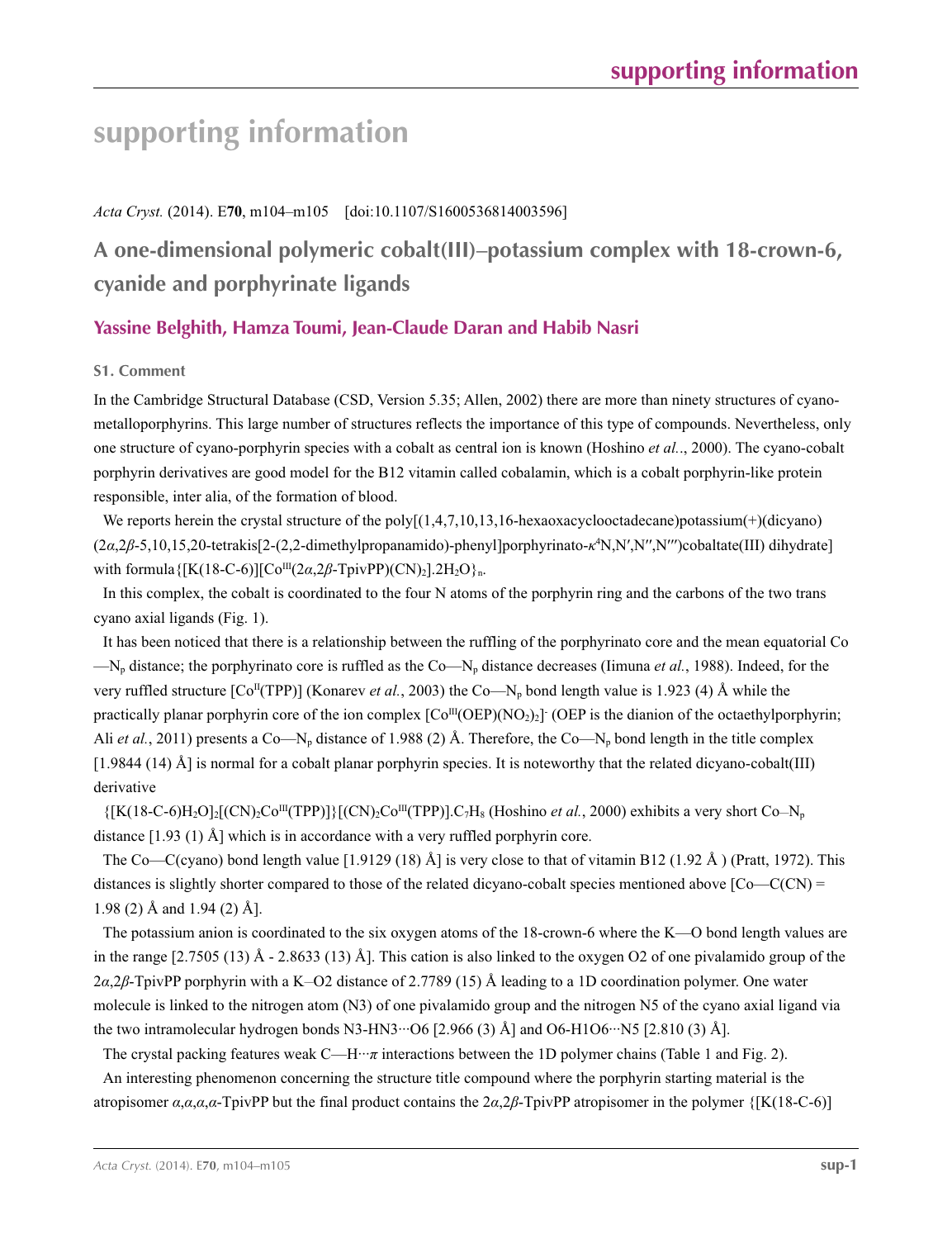[Co<sup>III</sup>(2*α*,2*β*-TpivPP)(CN)<sub>2</sub>].2H<sub>2</sub>O}<sub>n</sub>. This kind of stereoisomerism of the TpivPP porphyrin was mentioned in the literature (Li *et al.*, 2010).

## **S2. Experimental**

To a solution of  $[Co<sup>T</sup>(TipVP)]$  (Collman *et al.*, 1978) (100 mg, 0.067 mmol) in chlorobenzene (10 mL) was added an excess of 18-crown-6 (150 mg, 0.567 mmol) and potassium cyanide (100 mg, 0.378 mmol). A rapid color change from orange-red to green occurred. The resulting material was crystallized by diffusion of hexanes through the chlorobenzene solution which yields  $\{[K(18-C-6)][Co^{III}(2\alpha,2\beta-TpivPP)(CN)_2].2H_2O\}$ <sub>n</sub> crystals as synthesis product.

## **S3. Refinement**

The two hydrogens of the water molecule were found in the difference Fourier map and were included in the refinement using restraints (O-H = 0.85 (1) Å) with  $U_{iso}(H) = 1.2U_{eq}(O6)$ . Other H atoms attached to C and N atoms were fixed geometrically and treated as riding with C—H = 0.99 Å (methylene), 0.95 Å (aromatic) and 0.98 Å with  $U_{iso}(H)$  = 1.2 $U_{eq}(C_{\text{aromatic, methylene, methyl}})$  and N—H = 0.88 Å with  $U_{iso}(H) = 1.2U_{eq}(N)$ .



**Figure 1**

An *ORTEP* view of the molecular structure of the title molecule with the atom-numbering. Displacement ellipsoids are drawn at 50%. The H atoms have been omitted for clarity.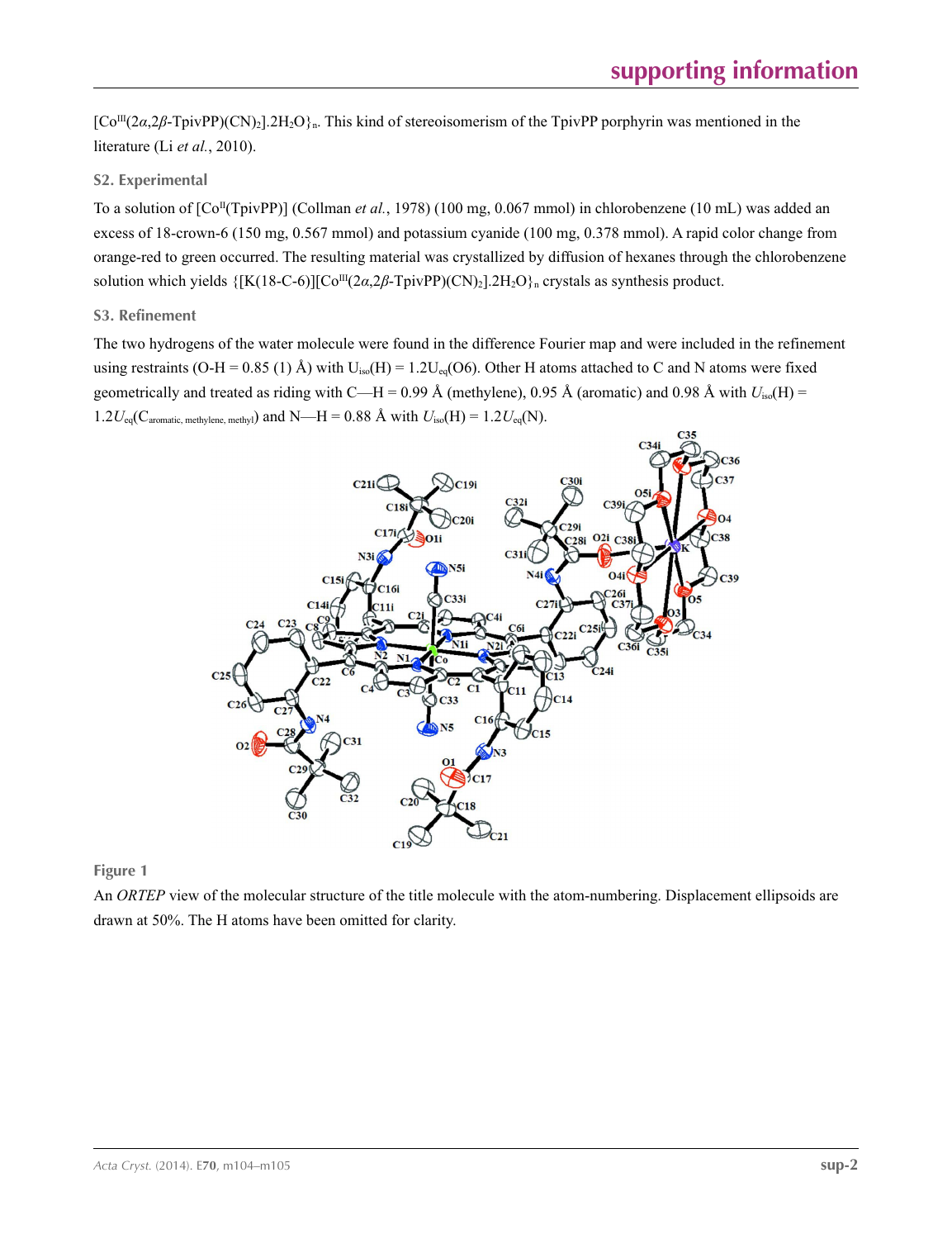

**Figure 2**

The crystal structure of the title compound plotted in projection along [100]. H atoms have been omitted.

*catena***-poly[[dicyanido-2***κ***<sup>2</sup>** *C***-(1,4,7,10,13,16-hexaoxacyclooctadecane-1***κ***<sup>6</sup>** *O***){***µ***3-(2***α***,2***β***)-5,10,15,20** tetrakis[2-(2,2-dimethylpropanamido)phenyl]porphyrinato-1kO<sup>5</sup>:2k<sup>4</sup>N,N',N'',N''':1'kO<sup>15</sup>}cobalt(III)potassium] **dihydrate]** 

| Crystal data                                                                |                                        |
|-----------------------------------------------------------------------------|----------------------------------------|
| $[CoK(CN)_{2}(C_{12}H_{24}O_{6})(C_{64}H_{64}N_{8}O_{4}]$ 2H <sub>2</sub> O | $Z=1$                                  |
| $M_r = 1459.70$                                                             | $F(000) = 772$                         |
| Triclinic, P1                                                               | $D_x = 1.289$ Mg m <sup>-3</sup>       |
| Hall symbol: -P 1                                                           | Mo Ka radiation, $\lambda = 0.71073$ Å |
| $a = 9.1885(3)$ Å                                                           | Cell parameters from 7400 reflections  |
| $b = 14.4631(4)$ Å                                                          | $\theta$ = 2.9–26.1°                   |
| $c = 14.6845$ (4) Å                                                         | $\mu = 0.35$ mm <sup>-1</sup>          |
| $\alpha$ = 98.342 (2) <sup>o</sup>                                          | $T = 180 \text{ K}$                    |
| $\beta$ = 102.170 (2) <sup>o</sup>                                          | Prism, dark purple                     |
| $\gamma = 93.101(2)$ °                                                      | $0.48 \times 0.40 \times 0.30$ mm      |
| $V = 1880.20$ (10) Å <sup>3</sup>                                           |                                        |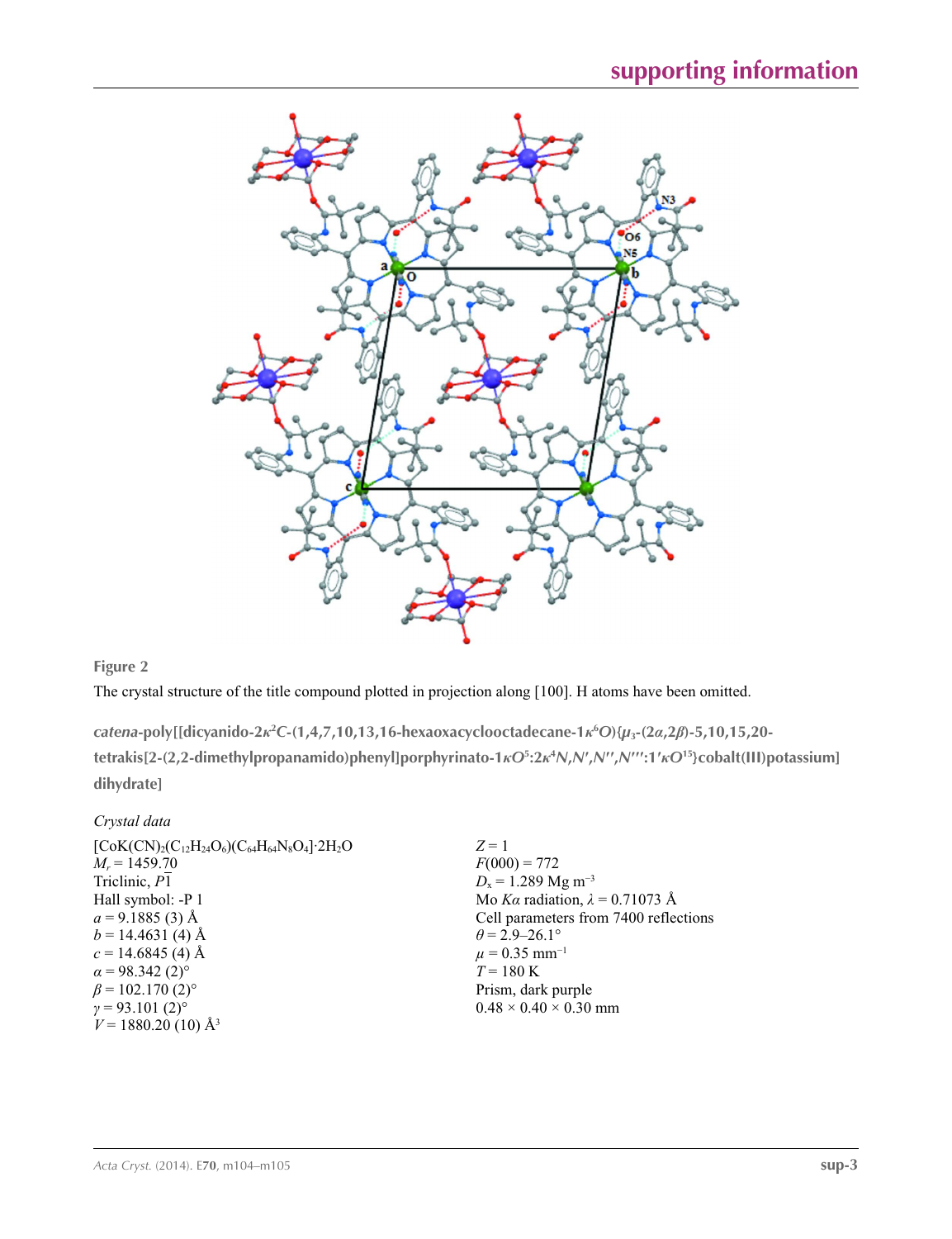*Data collection*

| Agilent Xcalibur (Eos, Gemini ultra)<br>diffractometer<br>Radiation source: Enhance (Mo) X-ray Source<br>Graphite monochromator<br>Detector resolution: 16.1978 pixels mm <sup>-1</sup><br>$\omega$ scans<br>Absorption correction: multi-scan<br><i>(CrysAlis PRO</i> ; Agilent, 2012)<br>$T_{\min}$ = 0.86, $T_{\max}$ = 0.90 | 38025 measured reflections<br>7400 independent reflections<br>5986 reflections with $I > 2\sigma(I)$<br>$R_{\text{int}} = 0.034$<br>$\theta_{\text{max}} = 26.0^{\circ}, \theta_{\text{min}} = 3.0^{\circ}$<br>$h = -11 \rightarrow 11$<br>$k = -17 \rightarrow 17$<br>$l = -18 \rightarrow 18$                                                                                                                                                |
|---------------------------------------------------------------------------------------------------------------------------------------------------------------------------------------------------------------------------------------------------------------------------------------------------------------------------------|------------------------------------------------------------------------------------------------------------------------------------------------------------------------------------------------------------------------------------------------------------------------------------------------------------------------------------------------------------------------------------------------------------------------------------------------|
| Refinement                                                                                                                                                                                                                                                                                                                      |                                                                                                                                                                                                                                                                                                                                                                                                                                                |
| Refinement on $F^2$<br>Least-squares matrix: full<br>$R[F^2 > 2\sigma(F^2)] = 0.036$<br>$wR(F^2) = 0.105$<br>$S = 1.07$<br>7400 reflections<br>475 parameters<br>2 restraints<br>Primary atom site location: structure-invariant<br>direct methods                                                                              | Secondary atom site location: difference Fourier<br>map<br>Hydrogen site location: inferred from<br>neighbouring sites<br>H atoms treated by a mixture of independent<br>and constrained refinement<br>$w = 1/[\sigma^2(F_0^2) + (0.0598P)^2 + 0.4188P]$<br>where $P = (F_o^2 + 2F_c^2)/3$<br>$(\Delta/\sigma)_{\text{max}} = 0.001$<br>$\Delta\rho_{\text{max}} = 0.38$ e Å <sup>-3</sup><br>$\Delta\rho_{\rm min}$ = -0.26 e Å <sup>-3</sup> |

### *Special details*

**Geometry**. All s.u.'s (except the s.u. in the dihedral angle between two l.s. planes) are estimated using the full covariance matrix. The cell s.u.'s are taken into account individually in the estimation of s.u.'s in distances, angles and torsion angles; correlations between s.u.'s in cell parameters are only used when they are defined by crystal symmetry. An approximate (isotropic) treatment of cell s.u.'s is used for estimating s.u.'s involving l.s. planes.

**Refinement**. Refinement of *F*^2^ against ALL reflections. The weighted *R*-factor *wR* and goodness of fit *S* are based on  $F^2$ <sup> $\wedge$ </sup>, conventional *R*-factors *R* are based on *F*, with *F* set to zero for negative  $F^2$ <sup> $\wedge$ </sup>. The threshold expression of  $F^2$ <sup> $\wedge$ </sup> > *σ*(*F*^2^) is used only for calculating *R*-factors(gt) *etc*. and is not relevant to the choice of reflections for refinement. *R*factors based on  $F^{\wedge}2^{\wedge}$  are statistically about twice as large as those based on *F*, and *R*- factors based on ALL data will be even larger.

*Fractional atomic coordinates and isotropic or equivalent isotropic displacement parameters (Å<sup>2</sup>)* 

|                | $\mathcal{X}$ | v           | $\boldsymbol{Z}$ | $U_{\rm iso}$ */ $U_{\rm eq}$ |
|----------------|---------------|-------------|------------------|-------------------------------|
| Co             | 0.5000        | 1.0000      | 1.0000           | 0.02133(10)                   |
| N1             | 0.52932(15)   | 0.88932(9)  | 1.06541(9)       | 0.0234(3)                     |
| N <sub>2</sub> | 0.39217(15)   | 0.91778(9)  | 0.88238(10)      | 0.0241(3)                     |
| N <sub>3</sub> | 0.94155(17)   | 0.88392(11) | 1.27847(11)      | 0.0329(3)                     |
| HN3            | 0.9590        | 0.9249      | 1.2424           | $0.039*$                      |
| N4             | 0.57697(19)   | 0.65256(12) | 0.83577(12)      | 0.0397(4)                     |
| HN4            | 0.6294        | 0.6952      | 0.8815           | $0.048*$                      |
| N <sub>5</sub> | 0.7928(2)     | 0.97203(13) | 0.93683(14)      | 0.0464(4)                     |
| O <sub>1</sub> | 0.97516(19)   | 0.73834(11) | 1.31093(12)      | 0.0533(4)                     |
| O <sub>2</sub> | 0.5711(2)     | 0.57652(13) | 0.69039(11)      | 0.0646(5)                     |
| C <sub>1</sub> | 0.66304(19)   | 0.96624(12) | 1.22370(12)      | 0.0265(4)                     |
| C <sub>2</sub> | 0.60058(19)   | 0.88825(12) | 1.15701(12)      | 0.0252(4)                     |
| C <sub>3</sub> | 0.6008(2)     | 0.79372(13) | 1.17555(13)      | 0.0316(4)                     |
| H <sub>3</sub> | 0.6432        | 0.7742      | 1.2337           | $0.038*$                      |
|                |               |             |                  |                               |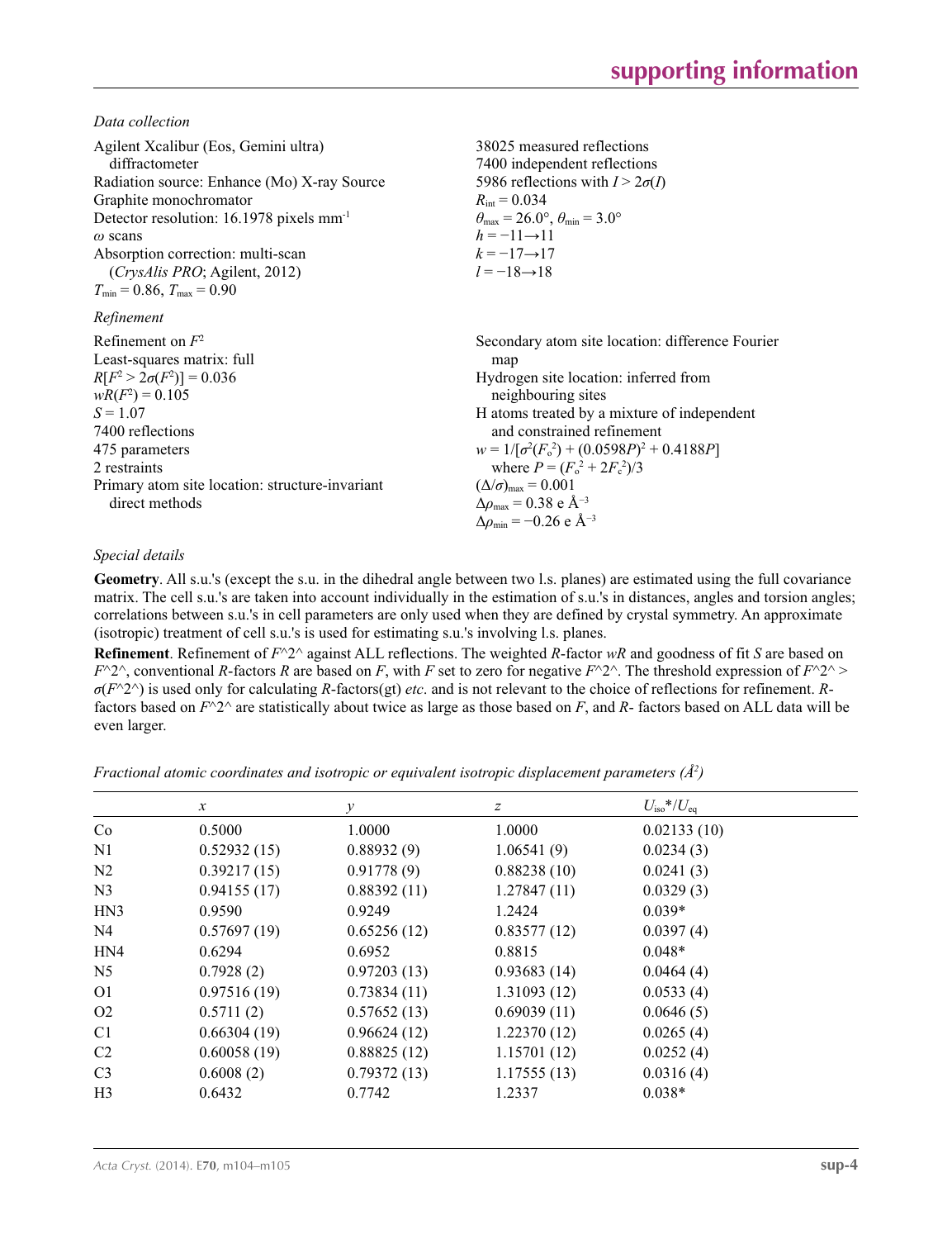| C <sub>4</sub>    | 0.5306(2)   | 0.73807(12) | 1.09608(13)  | 0.0315(4) |
|-------------------|-------------|-------------|--------------|-----------|
| H <sub>4</sub>    | 0.5144      | 0.6716      | 1.0869       | $0.038*$  |
| C <sub>5</sub>    | 0.48427(19) | 0.79756(12) | 1.02721(12)  | 0.0253(4) |
| C6                | 0.40387(19) | 0.76506(12) | 0.93650(12)  | 0.0262(4) |
| C7                | 0.36008(19) | 0.82279(12) | 0.87009(12)  | 0.0264(4) |
| C8                | 0.2772(2)   | 0.78898(13) | 0.77591(13)  | 0.0330(4) |
| H8                | 0.2400      | 0.7259      | 0.7503       | $0.040*$  |
| C9                | 0.2623(2)   | 0.86297(13) | 0.73112(13)  | 0.0331(4) |
| H9                | 0.2128      | 0.8623      | 0.6673       | $0.040*$  |
| C10               | 0.33430(19) | 0.94339(12) | 0.79678(12)  | 0.0260(4) |
| C11               | 0.7262(2)   | 0.95246(12) | 1.32261(12)  | 0.0303(4) |
| C12               | 0.6505(2)   | 0.98329(15) | 1.39281 (14) | 0.0403(5) |
| H12               | 0.5619      | 1.0140      | 1.3770       | $0.048*$  |
| C13               | 0.7022(3)   | 0.96996(16) | 1.48480(15)  | 0.0467(5) |
| H13               | 0.6494      | 0.9909      | 1.5319       | $0.056*$  |
| C14               | 0.8304(3)   | 0.92624(16) | 1.50768(14)  | 0.0470(5) |
| H14               | 0.8657      | 0.9165      | 1.5709       | $0.056*$  |
| C15               | 0.9088(2)   | 0.89617(14) | 1.43992 (14) | 0.0394(5) |
| H15               | 0.9978      | 0.8661      | 1.4566       | $0.047*$  |
| C16               | 0.8571(2)   | 0.91008(13) | 1.34684 (13) | 0.0310(4) |
| C17               | 0.9971(2)   | 0.79926(14) | 1.26544(14)  | 0.0355(4) |
| C18               | 1.0893(2)   | 0.78598(16) | 1.18982(14)  | 0.0421(5) |
| C19               | 1.1415(3)   | 0.68749(19) | 1.18373(18)  | 0.0592(7) |
| <b>H19A</b>       | 1.2030      | 0.6799      | 1.2449       | $0.089*$  |
| H19B              | 1.2006      | 0.6780      | 1.1354       | $0.089*$  |
| H19C              | 1.0544      | 0.6412      | 1.1670       | $0.089*$  |
| C20               | 0.9932(3)   | 0.7967(2)   | 1.09392(16)  | 0.0614(7) |
| H20A              | 0.9085      | 0.7486      | 1.0764       | $0.092*$  |
| H20B              | 1.0536      | 0.7892      | 1.0461       | $0.092*$  |
| H20C              | 0.9560      | 0.8590      | 1.0978       | $0.092*$  |
| C21               | 1.2242(3)   | 0.85800(19) | 1.21753(18)  | 0.0542(6) |
| H21A              | 1.1904      | 0.9213      | 1.2210       | $0.081*$  |
| H21B              | 1.2852      | 0.8487      | 1.1702       | $0.081*$  |
|                   |             | 0.8504      |              |           |
| H21C              | 1.2839      | 0.66159(12) | 1.2793       | $0.081*$  |
| C22               | 0.3639(2)   |             | 0.90657(12)  | 0.0291(4) |
| C <sub>23</sub>   | 0.2404(2)   | 0.61838(14) | 0.92750(16)  | 0.0428(5) |
| H23               | 0.1823      | 0.6543      | 0.9634       | $0.051*$  |
| C <sub>24</sub>   | 0.1995(3)   | 0.52378(15) | 0.89726(17)  | 0.0509(6) |
| H <sub>24</sub>   | 0.1138      | 0.4950      | 0.9120       | $0.061*$  |
| C <sub>25</sub>   | 0.2836(3)   | 0.47170(14) | 0.84571(16)  | 0.0467(5) |
| H <sub>25</sub>   | 0.2553      | 0.4067      | 0.8243       | $0.056*$  |
| C <sub>26</sub>   | 0.4078(3)   | 0.51240(14) | 0.82480(14)  | 0.0419(5) |
| H <sub>26</sub>   | 0.4662      | 0.4755      | 0.7898       | $0.050*$  |
| C27               | 0.4487(2)   | 0.60767(13) | 0.85471(13)  | 0.0319(4) |
| C28               | 0.6291(2)   | 0.63779(15) | 0.75535(14)  | 0.0403(5) |
| C <sub>29</sub>   | 0.7599(2)   | 0.70560(17) | 0.75141(15)  | 0.0457(5) |
| C30               | 0.8447(3)   | 0.6566(2)   | 0.6829(2)    | 0.0762(9) |
| H <sub>30</sub> A | 0.8931      | 0.6047      | 0.7094       | $0.114*$  |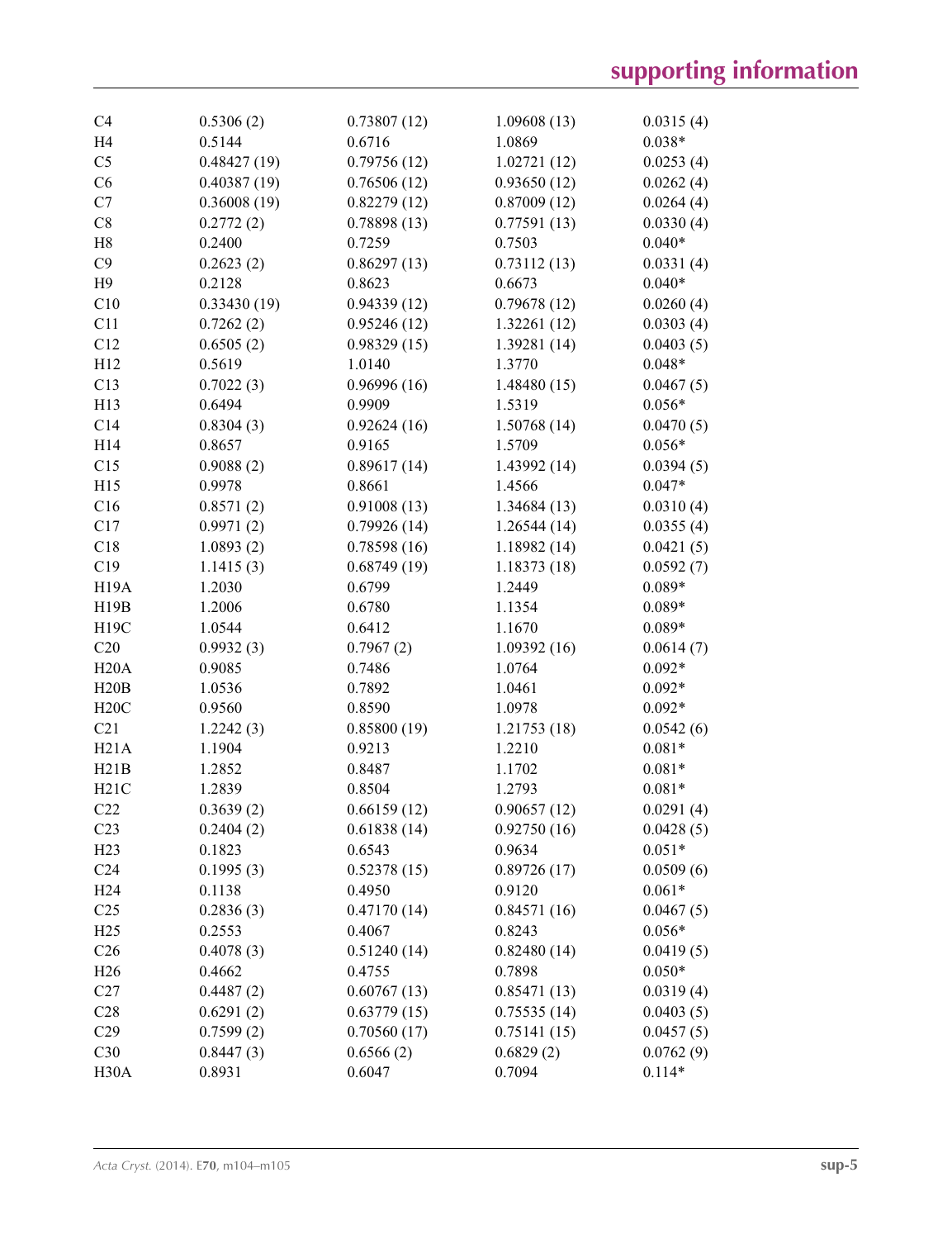| H30B                          | 0.9209      | 0.7014      | 0.6722      | $0.114*$    |
|-------------------------------|-------------|-------------|-------------|-------------|
| H30C                          | 0.7750      | 0.6321      | 0.6228      | $0.114*$    |
| C31                           | 0.6936(3)   | 0.79227(19) | 0.71477(19) | 0.0628(7)   |
| H31A                          | 0.6252      | 0.7727      | 0.6531      | $0.094*$    |
| H31B                          | 0.7745      | 0.8362      | 0.7084      | $0.094*$    |
|                               |             |             |             |             |
| H31C                          | 0.6389      | 0.8231      | 0.7595      | $0.094*$    |
| C32                           | 0.8650(3)   | 0.73621(19) | 0.84737(17) | 0.0562(6)   |
| H <sub>32</sub> A             | 0.8144      | 0.7761      | 0.8885      | $0.084*$    |
| H32B                          | 0.9545      | 0.7715      | 0.8397      | $0.084*$    |
| H32C                          | 0.8938      | 0.6807      | 0.8757      | $0.084*$    |
| C <sub>33</sub>               | 0.6838(2)   | 0.98363(12) | 0.96064(12) | 0.0290(4)   |
| K                             | 0.5000      | 0.5000      | 0.5000      | 0.03158(14) |
| O <sub>3</sub>                | 0.22357(15) | 0.57249(10) | 0.52236(9)  | 0.0391(3)   |
| O <sub>4</sub>                | 0.45230(16) | 0.68329(10) | 0.47014(10) | 0.0403(3)   |
| O <sub>5</sub>                | 0.68531(15) | 0.59387(9)  | 0.41262(10) | 0.0381(3)   |
| C34                           | 0.8311(2)   | 0.56578(16) | 0.41702(15) | 0.0428(5)   |
| H34A                          | 0.8960      | 0.5911      | 0.4795      | $0.051*$    |
| H34B                          | 0.8744      | 0.5901      | 0.3680      | $0.051*$    |
| C35                           | 0.1781(2)   | 0.53796(16) | 0.59851(15) | 0.0436(5)   |
| H <sub>35</sub> A             | 0.0793      | 0.5594      | 0.6039      | $0.052*$    |
| H35B                          | 0.2507      | 0.5630      | 0.6582      | $0.052*$    |
| C <sub>36</sub>               | 0.2412(3)   | 0.67115(15) | 0.53654(16) | 0.0464(5)   |
| H <sub>36</sub> A             | 0.3102      | 0.6946      | 0.5981      | $0.056*$    |
| H36B                          | 0.1434      | 0.6963      | 0.5378      | $0.056*$    |
| C37                           | 0.3018(3)   | 0.70415(16) | 0.45976(17) | 0.0497(5)   |
| H37A                          | 0.2425      | 0.6726      | 0.3977      | $0.060*$    |
| H37B                          | 0.2957      | 0.7726      | 0.4630      | $0.060*$    |
| C38                           | 0.5214(3)   | 0.71294(16) | 0.40086(16) | 0.0470(5)   |
| H <sub>38</sub> A             | 0.5153      | 0.7812      | 0.4018      | $0.056*$    |
| H38B                          | 0.4691      | 0.6800      | 0.3376      | $0.056*$    |
| C39                           | 0.6799(2)   | 0.69204(14) | 0.42005(16) | 0.0445(5)   |
| H <sub>39</sub> A             | 0.7307      | 0.7161      | 0.3740      | $0.053*$    |
| H39B                          | 0.7316      | 0.7230      | 0.4842      | $0.053*$    |
| O <sub>6</sub>                | 0.97562(19) | 1.03103(13) | 1.16135(13) | 0.0560(4)   |
| H1O6                          | 1.053(2)    | 1.032(2)    | 1.136(2)    | $0.084*$    |
| H <sub>2</sub> O <sub>6</sub> | 0.890(2)    | 1.038(2)    | 1.1234(17)  | $0.084*$    |
|                               |             |             |             |             |

### *Atomic displacement parameters (Å2 )*

|                | $U^{11}$    | $L^{22}$    | $U^{33}$    | $I^{12}$     | $U^{13}$    | $L^{23}$     |
|----------------|-------------|-------------|-------------|--------------|-------------|--------------|
| Co             | 0.02503(18) | 0.01677(16) | 0.02392(17) | 0.00123(12)  | 0.00987(13) | 0.00257(12)  |
| N <sub>1</sub> | 0.0261(7)   | 0.0199(7)   | 0.0256(7)   | 0.0015(5)    | 0.0096(6)   | 0.0030(6)    |
| N <sub>2</sub> | 0.0294(8)   | 0.0185(7)   | 0.0268(7)   | 0.0021(6)    | 0.0119(6)   | 0.0031(6)    |
| N <sub>3</sub> | 0.0344(9)   | 0.0331(8)   | 0.0345(8)   | 0.0009(7)    | 0.0114(7)   | 0.0117(7)    |
| N <sub>4</sub> | 0.0441(10)  | 0.0353(9)   | 0.0378(9)   | $-0.0003(7)$ | 0.0152(8)   | $-0.0081(7)$ |
| N <sub>5</sub> | 0.0391(10)  | 0.0504(11)  | 0.0590(11)  | 0.0087(8)    | 0.0280(9)   | 0.0125(9)    |
| O <sub>1</sub> | 0.0638(10)  | 0.0423(9)   | 0.0683(10)  | 0.0127(8)    | 0.0343(9)   | 0.0243(8)    |
| O <sub>2</sub> | 0.0722(12)  | 0.0741(12)  | 0.0382(9)   | $-0.0237(9)$ | 0.0190(8)   | $-0.0202(8)$ |
|                |             |             |             |              |             |              |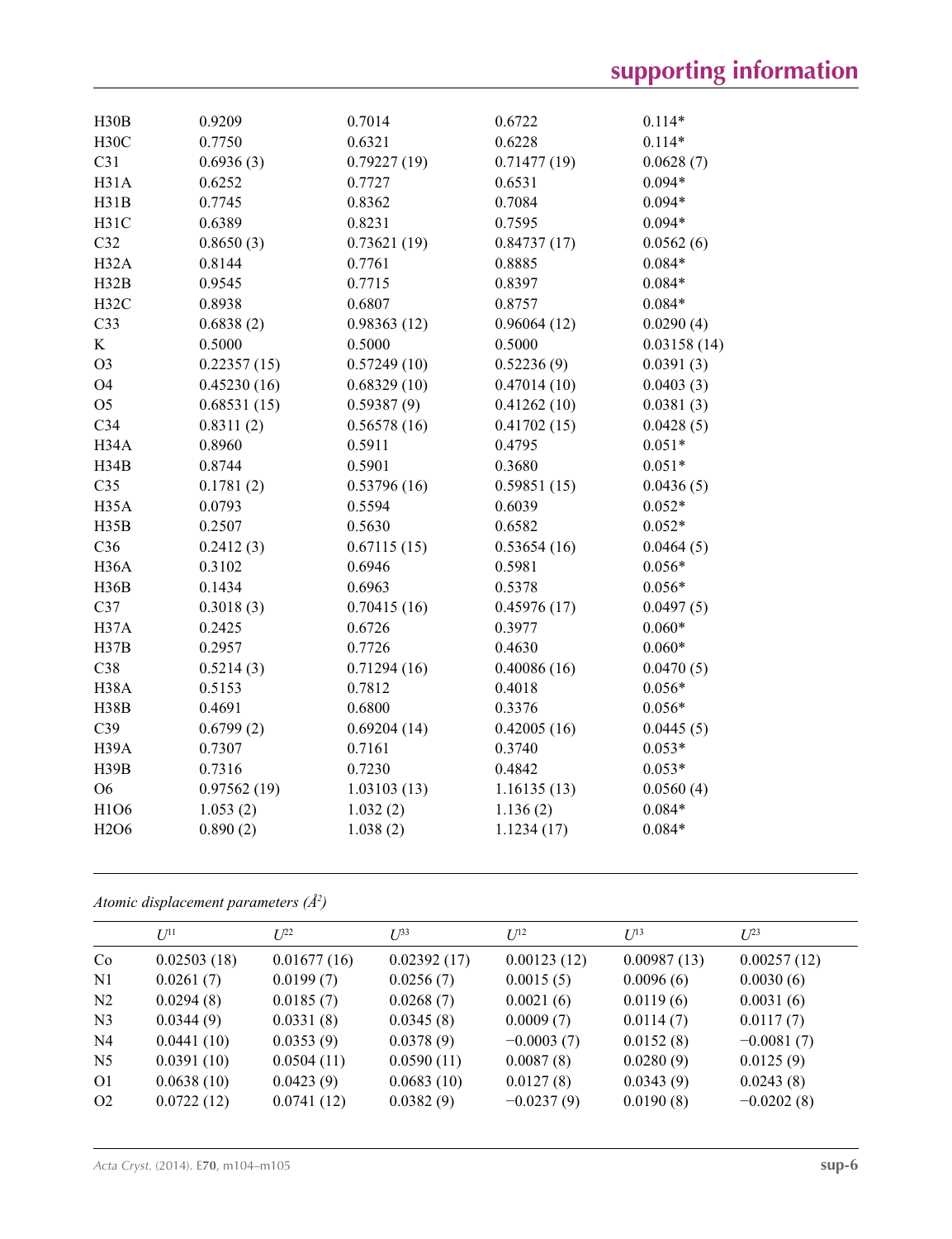# **supporting information**

| C <sub>1</sub>  | 0.0288(9)  | 0.0280(9)  | 0.0253(8)  | 0.0022(7)     | 0.0111(7)  | 0.0055(7)     |
|-----------------|------------|------------|------------|---------------|------------|---------------|
| C2              | 0.0261(9)  | 0.0244(8)  | 0.0280(9)  | 0.0014(7)     | 0.0112(7)  | 0.0059(7)     |
| C <sub>3</sub>  | 0.0366(10) | 0.0274(9)  | 0.0324(9)  | 0.0006(8)     | 0.0077(8)  | 0.0107(7)     |
| C <sub>4</sub>  | 0.0380(10) | 0.0218(9)  | 0.0354(10) | 0.0017(7)     | 0.0082(8)  | 0.0071(7)     |
| C <sub>5</sub>  | 0.0288(9)  | 0.0200(8)  | 0.0294(9)  | 0.0029(7)     | 0.0111(7)  | 0.0044(7)     |
| C6              | 0.0304(9)  | 0.0201(8)  | 0.0307(9)  | 0.0030(7)     | 0.0131(7)  | 0.0028(7)     |
| C7              | 0.0301(9)  | 0.0214(8)  | 0.0288(9)  | 0.0015(7)     | 0.0109(7)  | 0.0017(7)     |
| C8              | 0.0440(11) | 0.0220(9)  | 0.0308(9)  | $-0.0001(8)$  | 0.0081(8)  | $-0.0018(7)$  |
| C9              | 0.0422(11) | 0.0287(9)  | 0.0271(9)  | 0.0019(8)     | 0.0073(8)  | 0.0010(7)     |
| C10             | 0.0294(9)  | 0.0242(9)  | 0.0261(9)  | 0.0021(7)     | 0.0115(7)  | 0.0018(7)     |
| C11             | 0.0380(10) | 0.0261(9)  | 0.0274(9)  | $-0.0046(7)$  | 0.0099(8)  | 0.0046(7)     |
| C12             | 0.0479(12) | 0.0417(11) | 0.0342(10) | 0.0005(9)     | 0.0169(9)  | 0.0055(9)     |
| C13             | 0.0596(14) | 0.0496(13) | 0.0332(11) | $-0.0040(11)$ | 0.0203(10) | 0.0030(9)     |
| C14             | 0.0638(15) | 0.0462(12) | 0.0282(10) | $-0.0153(11)$ | 0.0082(10) | 0.0069(9)     |
| C15             | 0.0446(12) | 0.0362(11) | 0.0346(10) | $-0.0079(9)$  | 0.0027(9)  | 0.0096(8)     |
| C16             | 0.0364(10) | 0.0272(9)  | 0.0288(9)  | $-0.0074(7)$  | 0.0074(8)  | 0.0057(7)     |
| C17             | 0.0294(10) | 0.0406(11) | 0.0372(10) | 0.0011(8)     | 0.0064(8)  | 0.0112(9)     |
| C18             | 0.0416(12) | 0.0512(13) | 0.0376(11) | 0.0113(10)    | 0.0129(9)  | 0.0119(9)     |
| C19             | 0.0670(16) | 0.0624(16) | 0.0539(14) | 0.0226(13)    | 0.0226(13) | 0.0087(12)    |
| C20             | 0.0686(17) | 0.0807(19) | 0.0368(12) | 0.0225(14)    | 0.0115(11) | 0.0100(12)    |
| C21             | 0.0397(12) | 0.0689(16) | 0.0620(15) | 0.0056(11)    | 0.0215(11) | 0.0215(12)    |
| C22             | 0.0377(10) | 0.0211(9)  | 0.0274(9)  | 0.0016(7)     | 0.0059(8)  | 0.0032(7)     |
| C <sub>23</sub> | 0.0487(12) | 0.0308(10) | 0.0512(12) | $-0.0017(9)$  | 0.0213(10) | 0.0006(9)     |
| C <sub>24</sub> | 0.0595(14) | 0.0321(11) | 0.0621(15) | $-0.0131(10)$ | 0.0230(12) | 0.0027(10)    |
| C <sub>25</sub> | 0.0666(15) | 0.0200(9)  | 0.0500(13) | $-0.0018(9)$  | 0.0085(11) | 0.0030(9)     |
| C <sub>26</sub> | 0.0586(13) | 0.0252(10) | 0.0413(11) | 0.0085(9)     | 0.0116(10) | 0.0006(8)     |
| C27             | 0.0399(10) | 0.0247(9)  | 0.0303(9)  | 0.0043(8)     | 0.0071(8)  | 0.0022(7)     |
| C28             | 0.0408(11) | 0.0446(12) | 0.0332(10) | 0.0065(9)     | 0.0081(9)  | $-0.0021(9)$  |
| C29             | 0.0418(12) | 0.0561(14) | 0.0371(11) | $-0.0009(10)$ | 0.0137(9)  | $-0.0054(10)$ |
| C30             | 0.0638(17) | 0.092(2)   | 0.0712(18) | $-0.0076(15)$ | 0.0391(15) | $-0.0223(16)$ |
| C31             | 0.0665(17) | 0.0651(17) | 0.0558(15) | $-0.0081(13)$ | 0.0110(13) | 0.0149(13)    |
| C32             | 0.0459(13) | 0.0666(16) | 0.0499(14) | $-0.0052(11)$ | 0.0062(11) | $-0.0014(12)$ |
| C33             | 0.0339(10) | 0.0238(9)  | 0.0307(9)  | 0.0018(7)     | 0.0105(8)  | 0.0046(7)     |
| K               | 0.0369(3)  | 0.0262(3)  | 0.0338(3)  | $-0.0001(2)$  | 0.0138(2)  | 0.0039(2)     |
| O <sub>3</sub>  | 0.0444(8)  | 0.0407(8)  | 0.0360(7)  | 0.0079(6)     | 0.0158(6)  | 0.0073(6)     |
| O <sub>4</sub>  | 0.0450(8)  | 0.0373(8)  | 0.0433(8)  | 0.0077(6)     | 0.0140(6)  | 0.0143(6)     |
| O <sub>5</sub>  | 0.0345(7)  | 0.0349(7)  | 0.0473(8)  | $-0.0021(6)$  | 0.0142(6)  | 0.0086(6)     |
| C <sub>34</sub> | 0.0333(11) | 0.0562(13) | 0.0420(11) | 0.0004(9)     | 0.0112(9)  | 0.0149(10)    |
| C <sub>35</sub> | 0.0399(11) | 0.0586(14) | 0.0377(11) | 0.0109(10)    | 0.0169(9)  | 0.0104(10)    |
| C36             | 0.0466(12) | 0.0400(12) | 0.0550(13) | 0.0098(10)    | 0.0181(10) | 0.0029(10)    |
| C37             | 0.0508(13) | 0.0432(12) | 0.0599(14) | 0.0148(10)    | 0.0138(11) | 0.0182(11)    |
| C38             | 0.0568(14) | 0.0400(12) | 0.0509(13) | 0.0039(10)    | 0.0171(11) | 0.0220(10)    |
| C39             | 0.0504(13) | 0.0358(11) | 0.0506(13) | $-0.0068(9)$  | 0.0144(10) | 0.0170(9)     |
| O <sub>6</sub>  | 0.0493(10) | 0.0643(11) | 0.0697(12) | 0.0116(8)     | 0.0359(9)  | 0.0250(9)     |
|                 |            |            |            |               |            |               |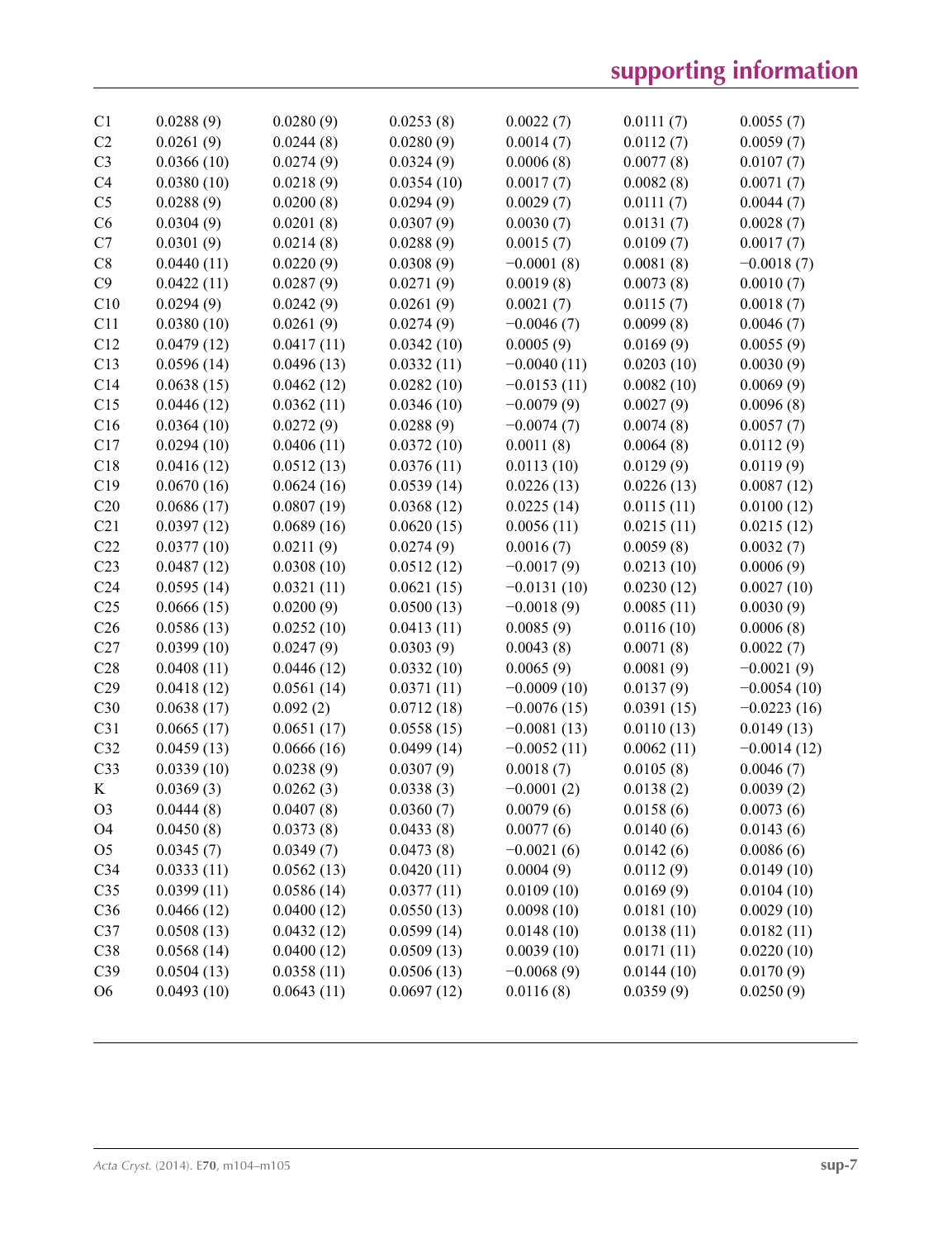*Geometric parameters (Å, º)*

| $Co - N1$                 | 1.9853(13) | $C21 - H21A$           | 0.9800     |
|---------------------------|------------|------------------------|------------|
| $Co - N1$ <sup>i</sup>    | 1.9853(13) | $C21 - H21B$           | 0.9800     |
| $Co-N2$                   | 1.9834(14) | $C21 - H21C$           | 0.9800     |
| $Co - N2i$                | 1.9834(14) | $C22-C23$              | 1.378(3)   |
| Co—C33                    | 1.9129(18) | $C22-C27$              | 1.392(2)   |
| $Co$ – $C33$ <sup>i</sup> | 1.9129(18) | $C23-C24$              | 1.381(3)   |
| $N1 - C5$                 | 1.369(2)   | $C23 - H23$            | 0.9500     |
| $N1 - C2$                 | 1.369(2)   | $C24 - C25$            | 1.372(3)   |
| $N2-C7$                   | 1.367(2)   | $C24 - H24$            | 0.9500     |
| $N2 - C10$                | 1.369(2)   | $C25-C26$              | 1.368(3)   |
| $N3 - C17$                | 1.355(2)   | $C25 - H25$            | 0.9500     |
| $N3 - C16$                | 1.416(2)   | $C26-C27$              | 1.390(3)   |
| $N3$ -HN3                 | 0.8800     | $C26 - H26$            | 0.9500     |
| $N4 - C28$                | 1.359(2)   | $C28 - C29$            | 1.526(3)   |
| $N4 - C27$                | 1.413(3)   | $C29 - C30$            | 1.519(3)   |
| $N4 - HN4$                | 0.8800     | $C29 - C32$            | 1.521(3)   |
| $N5 - C33$                | 1.141(2)   | $C29-C31$              | 1.540(4)   |
| $O1 - C17$                | 1.213(2)   | C30-H30A               | 0.9800     |
| $O2 - C28$                | 1.212(3)   | C30-H30B               | 0.9800     |
| $O2-K$                    | 2.7789(15) | C30-H30C               | 0.9800     |
| $C1 - C10$ <sup>i</sup>   | 1.383(2)   | $C31 - H31A$           | 0.9800     |
| $C1-C2$                   | 1.390(2)   | $C31-H31B$             | 0.9800     |
| $C1 - C11$                | 1.492(2)   | $C31 - H31C$           | 0.9800     |
| $C2-C3$                   | 1.432(2)   | $C32-H32A$             | 0.9800     |
| $C3-C4$                   | 1.334(3)   | $C32-H32B$             | 0.9800     |
| $C3-H3$                   | 0.9500     | C32-H32C               | 0.9800     |
| $C4 - C5$                 | 1.433(2)   | $K - O2$ <sup>ii</sup> | 2.7789(15) |
| $C4 - H4$                 | 0.9500     | $K - O3$ <sup>ii</sup> | 2.8633(13) |
| $C5-C6$                   | 1.381(2)   | $K - O3$               | 2.8633(13) |
| $C6-C7$                   | 1.385(2)   | $K - O4$ <sup>ii</sup> | 2.7917(13) |
| $C6 - C22$                | 1.500(2)   | $K - O4$               | 2.7917(13) |
| $C7-C8$                   | 1.432(3)   | $K - O5$ <sup>ii</sup> | 2.7505(13) |
| $C8-C9$                   | 1.334(3)   | $K - 05$               | 2.7505(13) |
| $C8 - H8$                 | 0.9500     | $O3 - C36$             | 1.407(3)   |
| $C9 - C10$                | 1.429(3)   | $O3 - C35$             | 1.418(2)   |
| $C9 - H9$                 | 0.9500     | $O4 - C38$             | 1.411(2)   |
| $C10-C1$ <sup>i</sup>     | 1.383(2)   | $O4 - C37$             | 1.413(3)   |
| $C11 - C16$               | 1.383(3)   | $O5 - C34$             | 1.412(2)   |
| $C11 - C12$               | 1.395(3)   | $O5 - C39$             | 1.412(2)   |
| $C12 - C13$               | 1.379(3)   | $C34 - C35$ ii         | 1.480(3)   |
| $C12 - H12$               | 0.9500     | C34-H34A               | 0.9900     |
| $C13-C14$                 | 1.369(3)   | C34-H34B               | 0.9900     |
| $C13 - H13$               | 0.9500     | $C35-C34ii$            | 1.480(3)   |
| $C14 - C15$               | 1.382(3)   | $C35 - H35A$           | 0.9900     |
| $C14 - H14$               | 0.9500     | $C35 - H35B$           | 0.9900     |
| $C15 - C16$               | 1.397(3)   | $C36-C37$              | 1.484(3)   |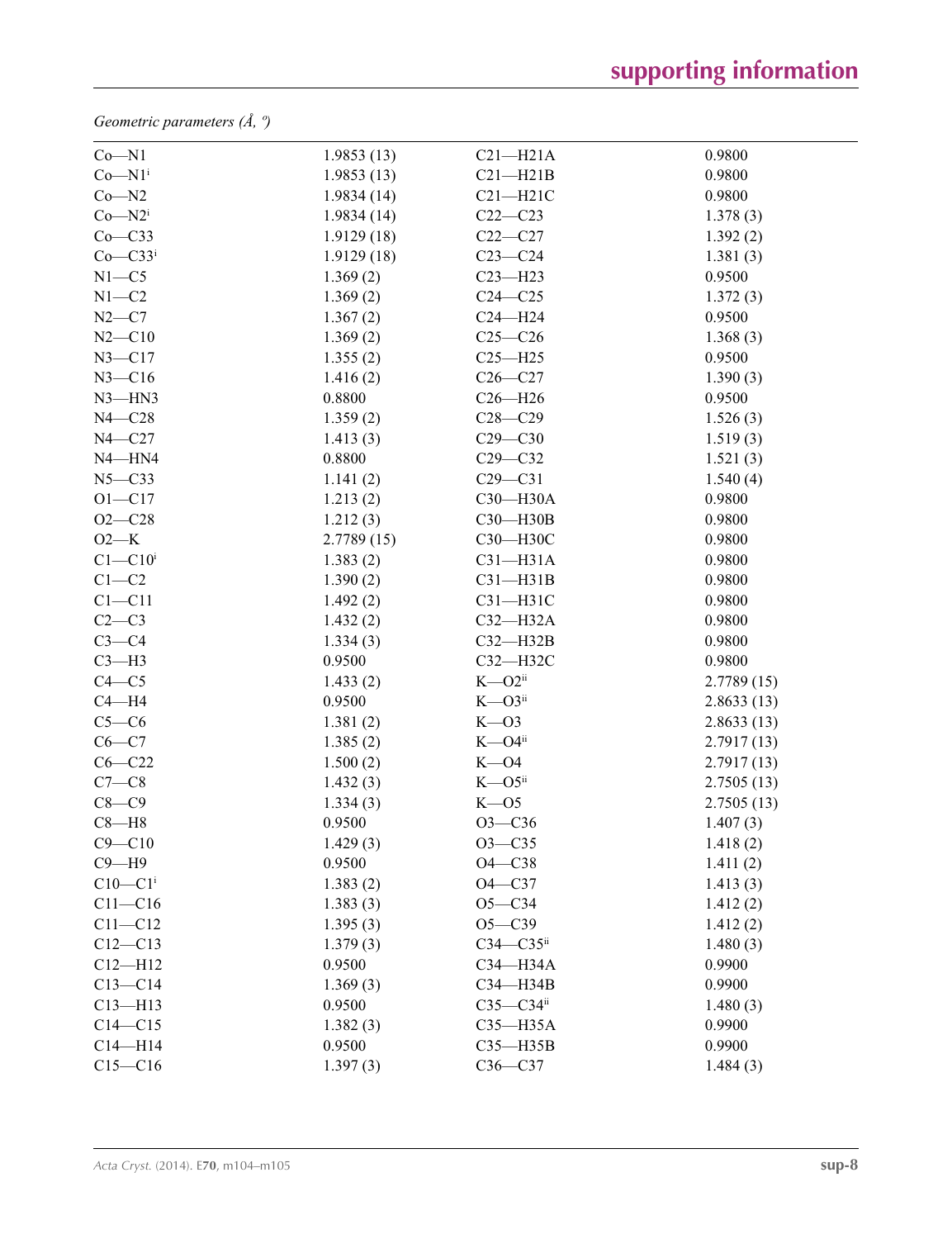# **supporting information**

| $C15 - H15$                     | 0.9500     | C36-H36A            | 0.9900     |
|---------------------------------|------------|---------------------|------------|
| $C17 - C18$                     | 1.530(3)   | $C36 - H36B$        | 0.9900     |
| $C18 - C21$                     | 1.520(3)   | C37-H37A            | 0.9900     |
| $C18 - C19$                     | 1.524(3)   | C37-H37B            | 0.9900     |
| $C18 - C20$                     | 1.530(3)   | $C38-C39$           | 1.480(3)   |
| C19-H19A                        | 0.9800     | C38-H38A            | 0.9900     |
| C19-H19B                        | 0.9800     | C38-H38B            | 0.9900     |
|                                 |            |                     | 0.9900     |
| C19-H19C                        | 0.9800     | C39-H39A            |            |
| $C20 - H20A$                    | 0.9800     | C39-H39B            | 0.9900     |
| $C20 - H20B$                    | 0.9800     | O6-H1O6             | 0.869(10)  |
| C20-H20C                        | 0.9800     | O6-H2O6             | 0.881(10)  |
|                                 |            |                     |            |
| $C33-C0-C33$                    | 180.000(1) | $C26-C25-C24$       | 120.64(19) |
| $C33-Co-N2$                     | 89.44 (7)  | $C26-C25-H25$       | 119.7      |
| $C33^i$ -Co-N2                  | 90.56(7)   | $C24-C25-H25$       | 119.7      |
| $C33-Co-N2i$                    | 90.56(7)   | $C25-C26-C27$       | 119.98(19) |
| $C33^i$ -Co-N2 <sup>i</sup>     | 89.44 (7)  | $C25-C26-H26$       | 120.0      |
| $N2$ — $Co$ — $N2$ <sup>i</sup> | 180.000(1) | $C27-C26-H26$       | 120.0      |
| $C33-Co-N1$                     | 89.73 (6)  | $C26-C27-C22$       | 120.04(18) |
| $C33^i$ -Co-N1                  | 90.27(7)   | $C26 - C27 - N4$    | 122.02(17) |
| $N2$ –Co– $N1$                  | 90.40(6)   | $C22-C27 - N4$      | 117.93(16) |
| $N2^i$ -Co-N1                   | 89.60 (6)  | $O2 - C28 - N4$     | 121.5(2)   |
| $C33-Co-N1i$                    | 90.27(7)   | $O2-C28-C29$        | 122.94(19) |
|                                 |            |                     |            |
| $C33^i$ -Co-N1 <sup>i</sup>     | 89.73 (6)  | N4-C28-C29          | 115.55(17) |
| $N2$ — $Co$ — $N1$ <sup>i</sup> | 89.60 (6)  | C30-C29-C32         | 109.7(2)   |
| $N2^i$ -Co- $N1^i$              | 90.40(6)   | $C30-C29-C28$       | 107.74(19) |
| $N1$ — $Co$ — $N1$ <sup>i</sup> | 180.000(1) | $C32-C29-C28$       | 112.59(19) |
| $C5 - N1 - C2$                  | 105.66(14) | $C30-C29-C31$       | 110.3(2)   |
| $C5 - N1 - Co$                  | 126.80(11) | $C32-C29-C31$       | 109.3(2)   |
| $C2-M1-Co$                      | 127.53(11) | $C28 - C29 - C31$   | 107.20(18) |
| $C7 - N2 - C10$                 | 105.43(14) | C29-C30-H30A        | 109.5      |
| $C7 - N2 - C0$                  | 126.81(12) | C29-C30-H30B        | 109.5      |
| $C10 - N2 - C0$                 | 127.76(11) | H30A-C30-H30B       | 109.5      |
| $C17 - N3 - C16$                | 123.67(16) | С29-С30-Н30С        | 109.5      |
| $C17 - N3 - HN3$                | 118.2      | H30A-C30-H30C       | 109.5      |
| $C16 - N3 - HN3$                | 118.2      | H30B-C30-H30C       | 109.5      |
| $C28 - N4 - C27$                | 127.75(17) | $C29-C31-H31A$      | 109.5      |
| $C28 - N4 - HN4$                | 116.1      | $C29-C31-H31B$      | 109.5      |
| $C27 - N4 - HN4$                | 116.1      | H31A-C31-H31B       | 109.5      |
|                                 |            |                     |            |
| $C28 - 02 - K$                  | 152.04(16) | C29-C31-H31C        | 109.5      |
| $C10^i$ - $C1$ - $C2$           | 122.97(16) | H31A-C31-H31C       | 109.5      |
| $C10^{i} - C1 - C11$            | 118.31(15) | H31B-C31-H31C       | 109.5      |
| $C2 - C1 - C11$                 | 118.70(15) | C29-C32-H32A        | 109.5      |
| $N1-C2-C1$                      | 126.06(15) | C29-C32-H32B        | 109.5      |
| $N1-C2-C3$                      | 109.87(15) | $H32A - C32 - H32B$ | 109.5      |
| $C1-C2-C3$                      | 124.07(16) | C29-C32-H32C        | 109.5      |
| $C4-C3-C2$                      | 107.40(16) | H32A-C32-H32C       | 109.5      |
| $C4-C3-H3$                      | 126.3      | НЗ2В-С32-НЗ2С       | 109.5      |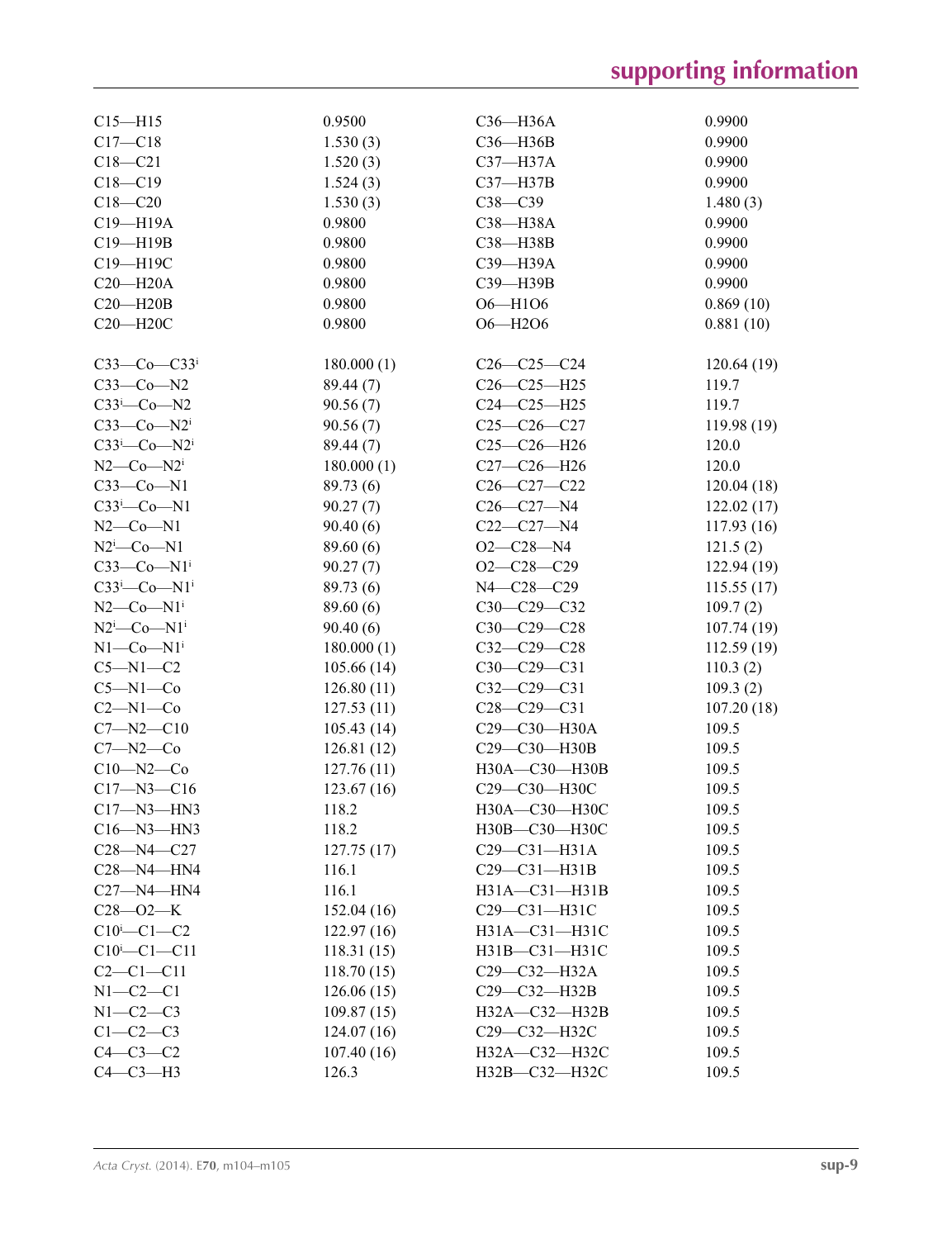| $C2-C3-H3$                   | 126.3      | $N5 - C33 - C0$                | 178.67(17)               |
|------------------------------|------------|--------------------------------|--------------------------|
| $C3-C4-C5$                   | 107.01(16) | $O5^{ii}$ —K— $O5$             | 180.0                    |
| $C3-C4-H4$                   | 126.5      | $O5^{ii}$ -K- $O2$             | 72.53(5)                 |
| $C5-C4-H4$                   | 126.5      | $O5 - K - O2$                  | 107.47(5)                |
| $N1-C5-C6$                   | 126.14(15) | $O5^{ii}$ —K— $O2^{ii}$        | 107.47(5)                |
| $N1-C5-C4$                   | 110.06(15) | $O5 - K - O2$ <sup>ii</sup>    | 72.53(5)                 |
| $C6-C5-C4$                   | 123.80(16) | $O2 - K - O2$ <sup>ii</sup>    | 180.000(1)               |
| $C5-C6-C7$                   | 123.56(16) | $O5^{ii}$ -K- $O4^{ii}$        | 60.15(4)                 |
| $C5-C6-C22$                  | 118.87(15) | $O5 - K - O4$ <sup>ii</sup>    | 119.85(4)                |
| $C7-C6-C22$                  | 117.55(16) | $O2$ —K— $O4$ <sup>ii</sup>    | 94.94(5)                 |
| $N2 - C7 - C6$               | 126.18(16) | $O2^{ii}$ -K- $O4^{ii}$        | 85.06(5)                 |
| $N2 - C7 - C8$               | 110.27(15) | $O5^{ii}$ —K—O4                | 119.85(4)                |
| $C6-C7-C8$                   | 123.51(16) | $O5 - K - O4$                  | 60.15(4)                 |
| $C9 - C8 - C7$               | 106.85(16) | $O2 - K - O4$                  | 85.06(5)                 |
| $C9 - C8 - H8$               | 126.6      | $O2ii$ -K- $O4$                | 94.94(5)                 |
| $C7-C8-H8$                   | 126.6      | $O4^{ii}$ -K- $O4$             | 180.0                    |
| $C8 - C9 - C10$              | 107.43(16) | $O5^{ii}$ —K— $O3^{ii}$        | 119.74(4)                |
| $C8-C9-H9$                   | 126.3      | $O5 - K - O3$ ii               | 60.26(4)                 |
| $C10-C9-H9$                  | 126.3      | $O2 - K - O3$ <sup>ii</sup>    | 100.93(5)                |
| $N2 - C10 - C1$ <sup>i</sup> | 126.01(16) | $O2^{ii}$ -K- $O3^{ii}$        | 79.07(5)                 |
| $N2 - C10 - C9$              | 110.00(15) | $O4^{ii}$ —K— $O3^{ii}$        | 61.01(4)                 |
| $C1 - C10 - C9$              | 123.91(16) | $O4 - K - O3$ <sup>ii</sup>    | 118.99(4)                |
| $C16 - C11 - C12$            | 119.00(17) | $O5^{ii}$ —K— $O3$             | 60.26(4)                 |
| $C16 - C11 - C1$             | 122.11(16) | $O5 - K - O3$                  | 119.74(4)                |
| $C12 - C11 - C1$             | 118.89(17) | $O2 - K - O3$                  | 79.07(5)                 |
| $C13 - C12 - C11$            | 121.1(2)   | $O2ii$ -K- $O3$                | 100.93(5)                |
| $C13 - C12 - H12$            | 119.5      | $O4^{ii}$ -K- $O3$             | 118.99(4)                |
| $C11 - C12 - H12$            | 119.5      | $O4 - K - O3$                  | 61.01(4)                 |
| $C14 - C13 - C12$            | 119.4(2)   | $O3^{ii}$ —K— $O3$             | 180.00(5)                |
| $C14 - C13 - H13$            | 120.3      | $C36 - 03 - C35$               | 111.99(15)               |
| $C12 - C13 - H13$            | 120.3      | $C36 - O3 - K$                 | 109.43(12)               |
| $C13 - C14 - C15$            | 120.76(19) | $C35 - O3 - K$                 | 109.30(11)               |
| $C13-C14-H14$                | 119.6      | C38-O4-C37                     | 113.48(16)               |
| $C15-C14-H14$                | 119.6      | $C38 - O4 - K$                 | 114.07(11)               |
| $C14 - C15 - C16$            | 119.9(2)   | $C37 - O4 - K$                 | 114.16(12)               |
| $C14 - C15 - H15$            | 120.1      | $C34 - 05 - C39$               |                          |
| $C16 - C15 - H15$            | 120.1      | $C34 - 05 - K$                 | 112.95(16)               |
| $C11 - C16 - C15$            |            | $C39 - 05 - K$                 | 118.22(11)               |
| $C11 - C16 - N3$             | 119.81(17) | O5-C34-C35ii                   | 117.03(11)<br>108.25(17) |
| $C15-C16-N3$                 | 120.22(16) | O5-C34-H34A                    |                          |
|                              | 119.93(18) |                                | 110.0                    |
| $O1 - C17 - N3$              | 122.09(18) | C35ii-C34-H34A                 | 110.0                    |
| $O1 - C17 - C18$             | 122.41(18) | O5-C34-H34B                    | 110.0                    |
| $N3 - C17 - C18$             | 115.49(17) | $C35^{\text{ii}} - C34 - H34B$ | 110.0                    |
| $C21 - C18 - C19$            | 109.60(19) | H34A-C34-H34B                  | 108.4                    |
| $C21 - C18 - C17$            | 109.07(18) | O3-C35-C34ii                   | 110.08(16)               |
| $C19 - C18 - C17$            | 108.66(18) | O3-C35-H35A                    | 109.6                    |
| $C21 - C18 - C20$            | 110.6(2)   | $C34^{\text{ii}} - C35 - H35A$ | 109.6                    |
| $C19 - C18 - C20$            | 108.8(2)   | O3-C35-H35B                    | 109.6                    |